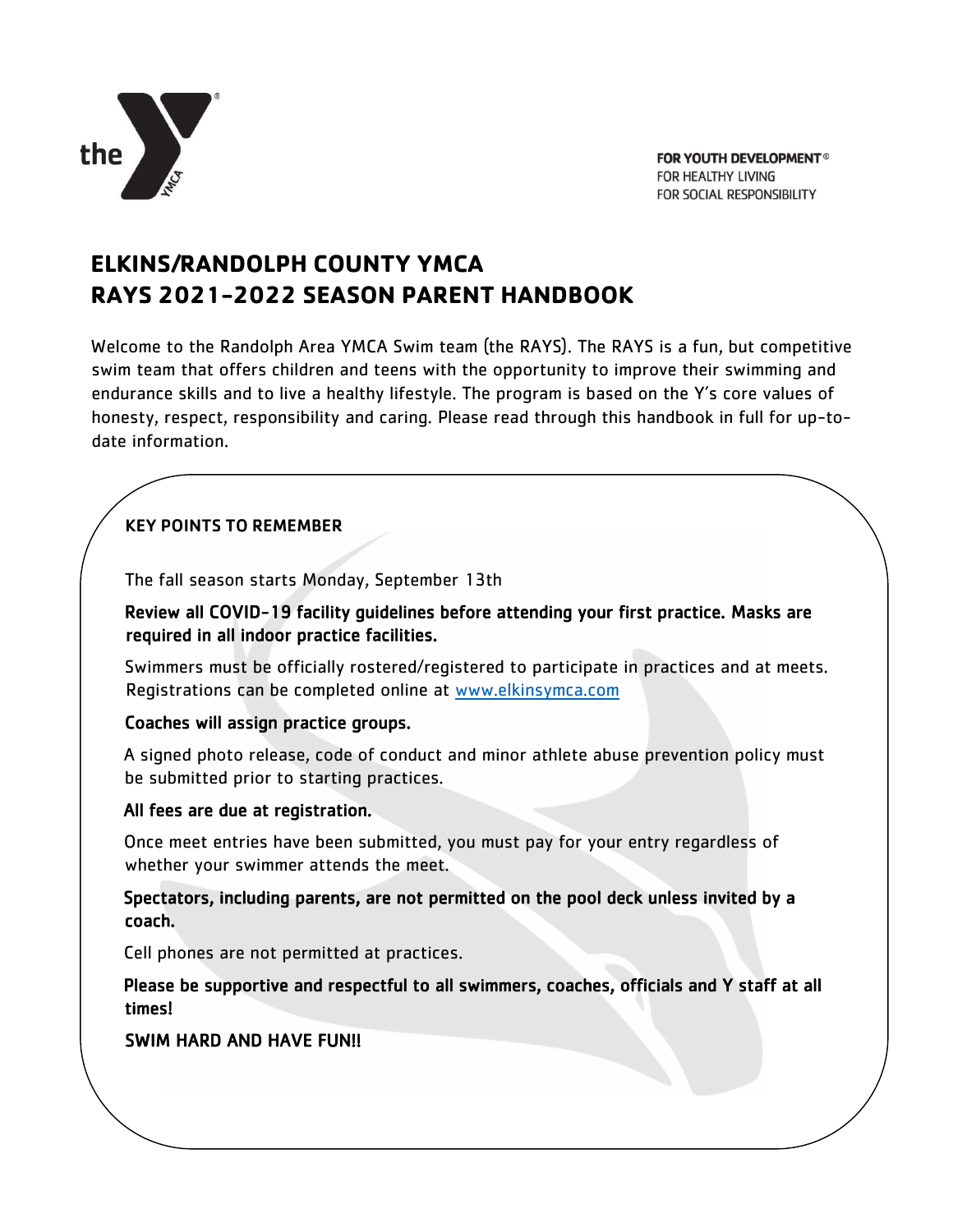# **TABLE OF CONTENTS**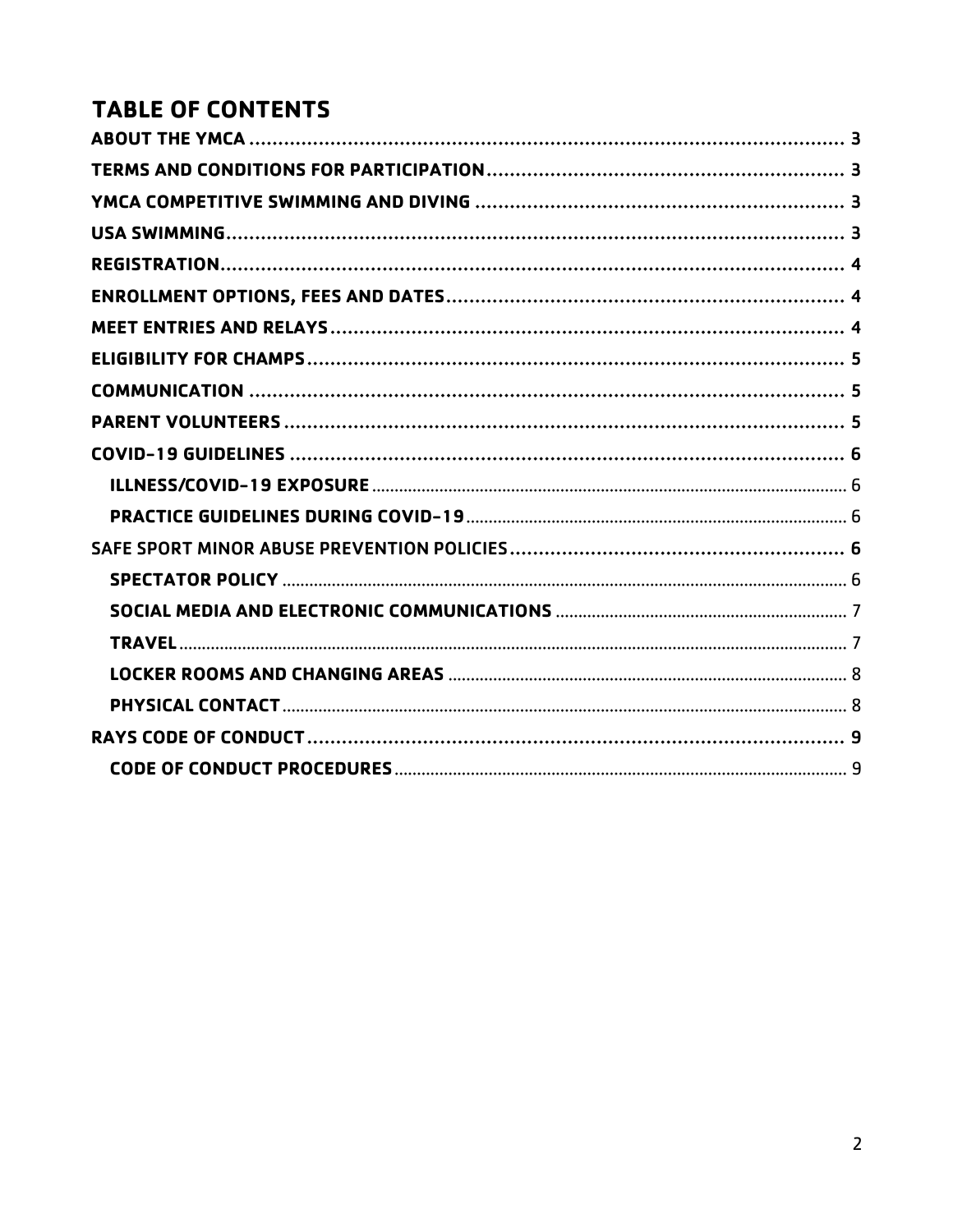## <span id="page-2-0"></span>**ABOUT THE YMCA**

The YMCA is a non-profit organization that is supported solely by individuals who choose to join and take part in the many programs and activities that we offer. A portion of our support comes from grants, the United Way and from the generosity of individuals and businesses who choose to make individual contributions.

## <span id="page-2-1"></span>**TERMS AND CONDITIONS FOR PARTICIPATION**

- All swimmers must be members of the Elkins/Randolph County YMCA to participate.
- Swimmers must be 9 years of age and able to swim 25 yards across a pool unassisted.
- Swimmers must be rostered on the team to participate in practices or meets.
- Any outstanding balances from previous seasons must be paid in full for swimmers to register in the current season.

## <span id="page-2-2"></span>**YMCA COMPETITIVE SWIMMING AND DIVING**

The YMCA Competitive Swimming and Diving program is overseen by the YMCA of the USA's Associate Director for Sports. It's guided by the National YMCA Competitive Swimming and Diving Advisory Committee and managed by local and regional YMCA competitive swimming and diving bodies.

All YMCA competitive sports, including swimming, must comply with the Rules that Govern YMCA Competitive Sports, available on www.ymcaswimminganddiving.org. Additional rules apply to the YMCA National Championship meets and the recognition of YMCA National Records and YMCA Top 10 status. These rules are established by the National YMCA Competitive Swimming and Diving Advisory Committee, hereafter referred to as the National Advisory Committee. These rules may change from time to time. The National Championship Meet Handbook, YMCA National Record Rules and YMCA Top 10 Rules are posted on the YMCA Competitive Swimming and Diving website www.ymcaswimminganddiving.org.

The RAYS team is governed by the Southeast Ohio, West Virginia Swim League (SEOWV). The participating teams compete in YMCA dual meets, Invitational, SEOWV League Championships, Great Lakes Zone Championships and YMCA National Championships. The league website is [www.seowvswim.org.](http://www.seowvswim.org/)

## <span id="page-2-3"></span>**USA SWIMMING**

The RAYS participates in USA Swimming to provide swimmers with additional meet opportunities. USA Swimming meet participants must hold an active USA Swimming membership to compete in the league.

There are two membership options:

- Premium (\$81.00) Gives unlimited access to meets.
- Flex (\$20.00) Allows swimmers to compete in 2 meets per year. Dues can be applied to an annual membership if parents decide to compete in additional USA swimming sanctioned meets.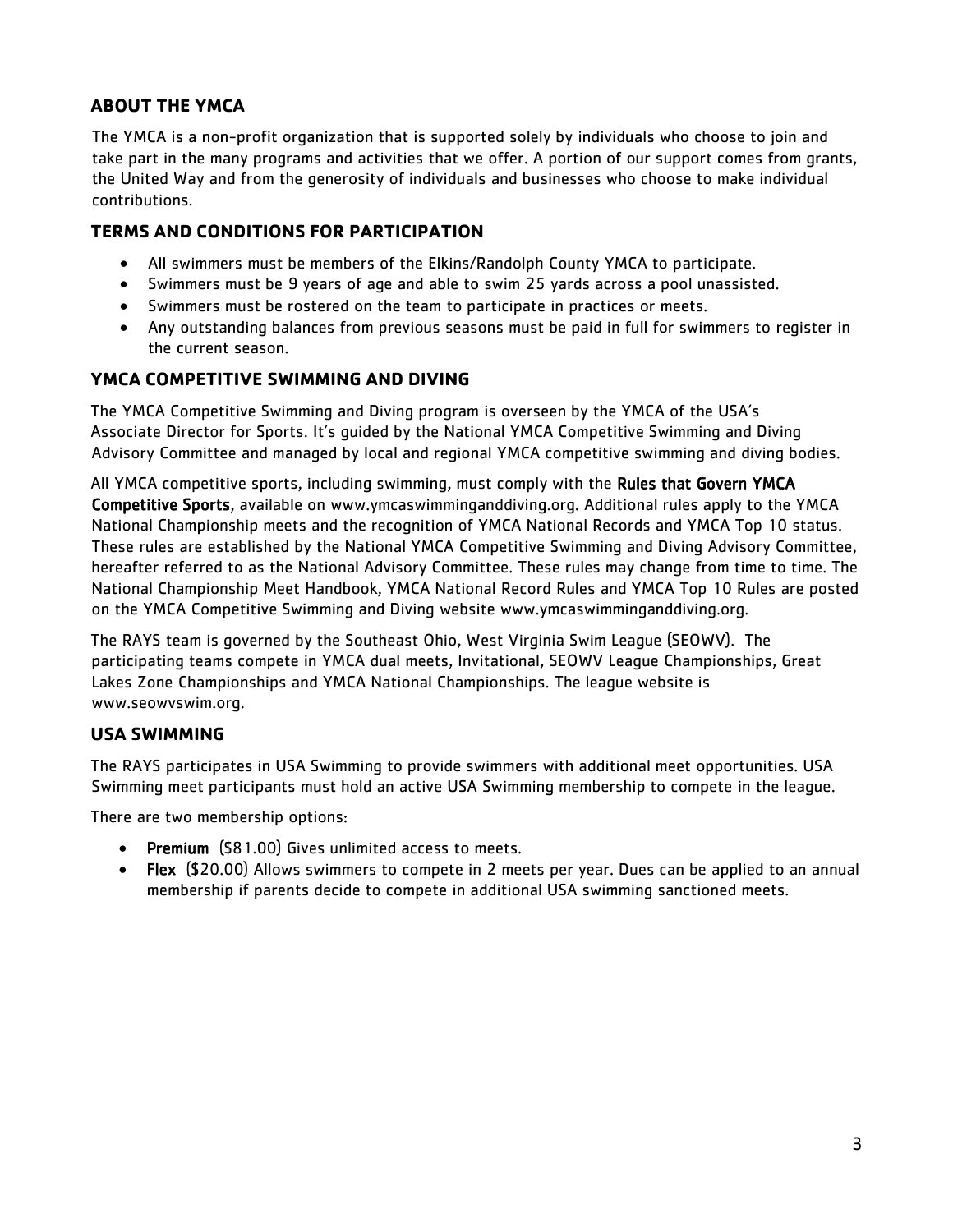#### <span id="page-3-0"></span>**REGISTRATION**

Registration is completed online at www.elkinsymca.com. Swimmers must be registered before they can attend practice. Because of COVID-19 restrictions, spots are limited. If a spot is not available, you will be added to a waitlist.

If spots are available, new registrations for the team will be taken up until November 30<sup>th</sup>. Registration for the winter/championship season closes December 1st.

#### <span id="page-3-1"></span>**ENROLLMENT OPTIONS, FEES AND DATES**

There are three enrollment options: 2, 3, and 4/5 days per week. Each practice site will offer different enrollment options based on pool and coaching staff availability.

As spots are limited, swimmers must register for the season. Fees are non-refundable unless the program is cancelled due to COVID-19 related issues.

Practice groups will be assigned by the coaches based on meet times during the previous season. Due to limited lane space, we are unable to accommodate schedule requests.

Program fees are due at registration. Use the discount code "RAYS" when registering online for a sibling discount.

| <b>Enrollment</b> | <b>Fall Season</b>                      | <b>Champion Season Dates</b>        |
|-------------------|-----------------------------------------|-------------------------------------|
| <b>Options</b>    | September 13th though December 3rd      | December 6th - March 11th           |
| 2 Days/Week       | \$90 + YMCA membership                  | \$60 team fee (\$100/family)        |
|                   | \$75 + YMCA membership (2nd child)      | \$90 + YMCA membership /            |
|                   |                                         | \$75 + YMCA membership (2nd child)  |
| 3 Days/Week       | \$120 + YMCA membership /               | \$60 team fee (\$100/family)        |
|                   | \$105 + YMCA membership (2nd child)     | \$120 + YMCA membership /           |
|                   |                                         | \$105 + YMCA membership (2nd child) |
| 4-5 Days/Week     | \$150 + YMCA membership /               | \$60 team fee (\$100/family)        |
|                   | $$135 + YMCA$ membership ( $2nd$ child) | \$150 + YMCA membership /           |
|                   |                                         | \$135 + YMCA membership (2nd child) |

#### <span id="page-3-2"></span>**MEET ENTRIES AND RELAYS**

The meet coordinator will work with coaches to develop the meet schedule. Participation in meets is optional. The coaches will have the final decision on meet entries.

#### Meet entry fees are non-refundable. Once entries have been submitted, you must pay for your entry regardless of whether your swimmer attends the meet.

Relays for Championship meets and Zones will be comprised of the four fastest swimmers eligible for that meet, based on times achieved from meets 30 days prior.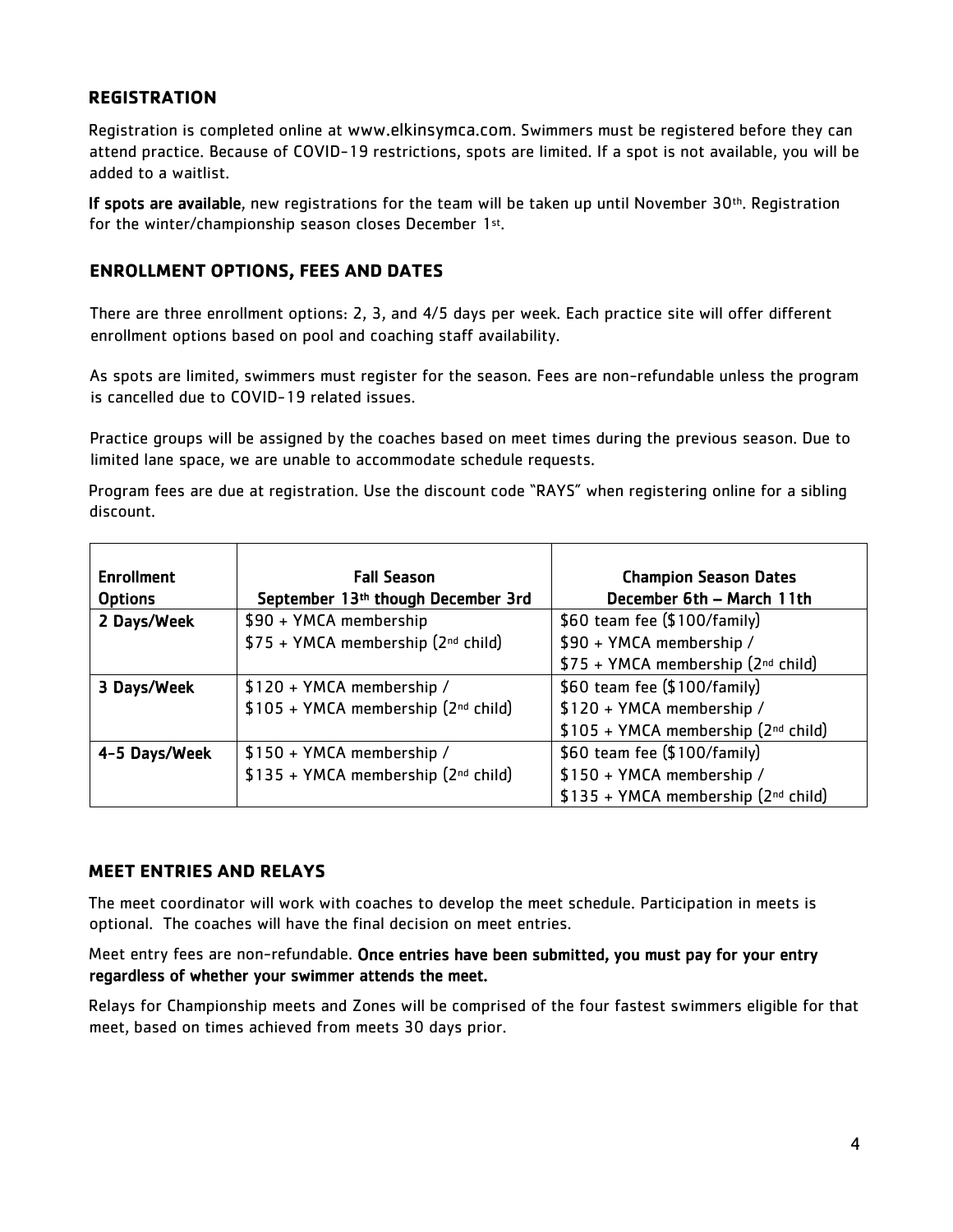## <span id="page-4-0"></span>**ELIGIBILITY FOR CHAMPS**

A swimmer must be a full privilege, annual member of the YMCA he/she represents.

A swimmer's age for the entire season shall be determined as of December 1<sup>st</sup> for the winter season and swimmers shall swim in their own age group for all individual events.

A swimmer must have represented only their YMCA in any open competition during the current season. (Note: A swimmer may compete in open competition unattached but may not represent any team other than their local YMCA.)

YMCA Black Book rules apply to swimmers. Specific rules exist for swimmers changing teams during the season.

Before the entry deadline for Championships, all swimmers shall have represented their association in three (3) YMCA meets during the winter season for winter Championships and shall have been a YMCA member in good standing who holds an annual, full privilege membership. The three meets MUST be minimum of one (1) inter-association dual meet and two (2) other YMCA dual meets or YMCA closed invitational. For a meet to count, the participating teams must meet the minimum dual meet requirements. Attendance at a meet cancelled due to weather will be counted as participating in a meet. Participation in one individual event constitutes participation in a meet.

#### One of the three participation meets for Winter Championships must be at least 40 days prior to the start of the Championship meet.

#### <span id="page-4-1"></span>**COMMUNICATION**

Team information is available on the team website at [https://www.teampages.com/teams/1751635-](https://www.teampages.com/teams/1751635-RAYS-SWIM-TEAM-swimming-team-website) [RAYS-SWIM-TEAM-swimming-team-website.](https://www.teampages.com/teams/1751635-RAYS-SWIM-TEAM-swimming-team-website) You will receive communication about the team primarily through e-mails from this site. Please sign up to be added to the mailing list.

The team also has a parent page on Facebook called 'The RAYS Swim Team'.

- Questions about practices: Contact the coach at your practice site.
- Questions about meets: Contact Eric Anger, volunteer meet coordinator, at 304-516-1754 or eanger91@hotmail.com.
- Questions about billing: E-mail info@elkinsymca.com or call the Y at 304-636-4515.

#### <span id="page-4-2"></span>**PARENT VOLUNTEERS**

Parents play an important role in making the RAYS a success. The team is supported by parent volunteers who support YMCA staff in the operation of the program.

Parents can work together to promote the program to the community and attract new swimmers, assist with fundraising efforts and coordinate meet entries and volunteers for meets.

All programs operated in the YMCA name or out of YMCA or partner facilities are under the supervision of YMCA staff. Policy decisions affecting the program are approved by the YMCA CEO with consideration given to the input and suggestions of the coaches and parents.

- Parent Committee: One parent at each site helps to coordinate fundraisers, the team party, and enhance communication and team spirit within and across the different sites.
- Meet Management/Volunteers Committee: Creates the meet schedule and coordinates entries. Recruits parent volunteers to assist at meets and to pursue meet officials accreditation.

Please speak to your coach if you are interested in volunteering.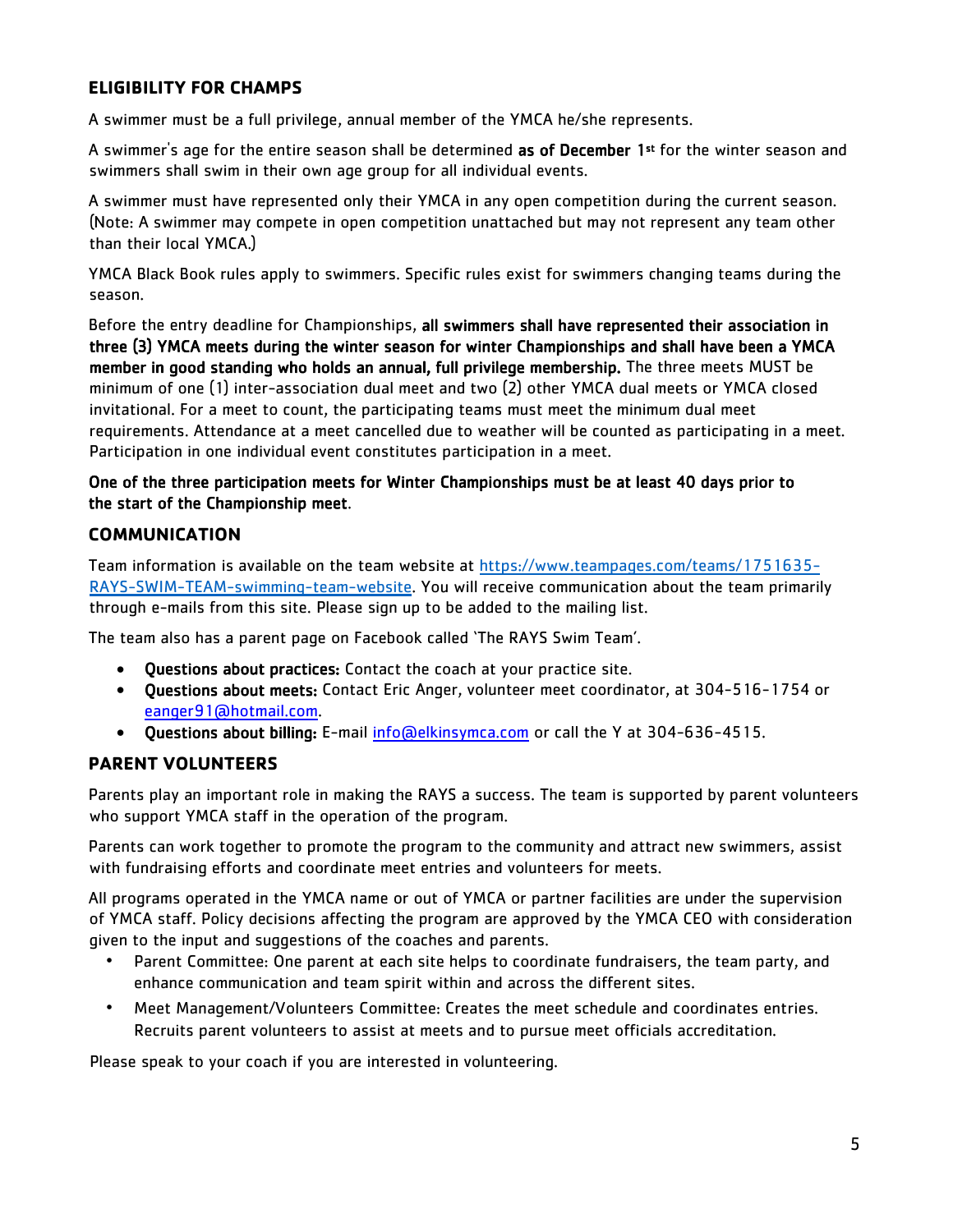## <span id="page-5-0"></span>**COVID-19 GUIDELINES**

#### <span id="page-5-1"></span>**ILLNESS/COVID-19 EXPOSURE**

Any child with an infectious illness may not attend practice until the illness is resolved. Parents are asked to keep children home if:

- The child has a fever, stomach bug or infectious condition like head lice, pink eye, etc. Children must be free from symptoms for 24 hours before returning to the program.
- The child has been instructed to quarantine by the health department.
- Any family member has a pending COVID-19 test result. .
- Any family member has been experiencing symptoms of illness.

Any child with a confirmed cast of COVID-19 must present a clear COVID test result or have a note from a doctor clearing them to return to practice.

In the event of a case of COVID-19 with a member of staff or a swimmer, practices will be halted. The Y will work with the Randolph County Health Department to determine when the pool may resume normal operations.

#### <span id="page-5-2"></span>**PRACTICE GUIDELINES DURING COVID-19**

- Use hand sanitizer upon entering and exiting the facility.
- Staff and swimmers are required to wear a mask indoors. Swimmers may remove masks to enter the water and while swimming.
- Do not attend practices if you are sick, if a family member is ill with COVID-19 or if the swimmer or any family member has been exposed to COVID-19, are awaiting test results, or have been instructed to quarantine.
- Locker rooms and showers remain closed. Please arrive ready to swim in swim gear and a coverup.
- To limit the number of people on deck, practices are closed. Only swimmers, coaches and lifeguards are allowed on deck. Please talk to coaches about any issues or questions either directly before or after practice or contact them to schedule a time to discuss any issues by phone.

Each practice location may have different COVID precautions in place. The precautions listed above are in effect at all locations, plus any additional precautions posted at the practice site must be observed.

## <span id="page-5-3"></span>SAFE SPORT MINOR ABUSE PREVENTION POLICIES

#### <span id="page-5-4"></span>**SPECTATOR POLICY**

The pool deck is closed to all spectators, including parents. If you need to speak to a coach, please schedule a mutually convenient time to meet before or after a practice. All meetings must take place over the phone or at the Y.

#### **CELL PHONE POLICY DURING PRACTICES**

Swimmers are not permitted to bring or use cell phones during practices or in locker rooms. Coaches are not permitted to use cell phones during practices except for official RAYS business.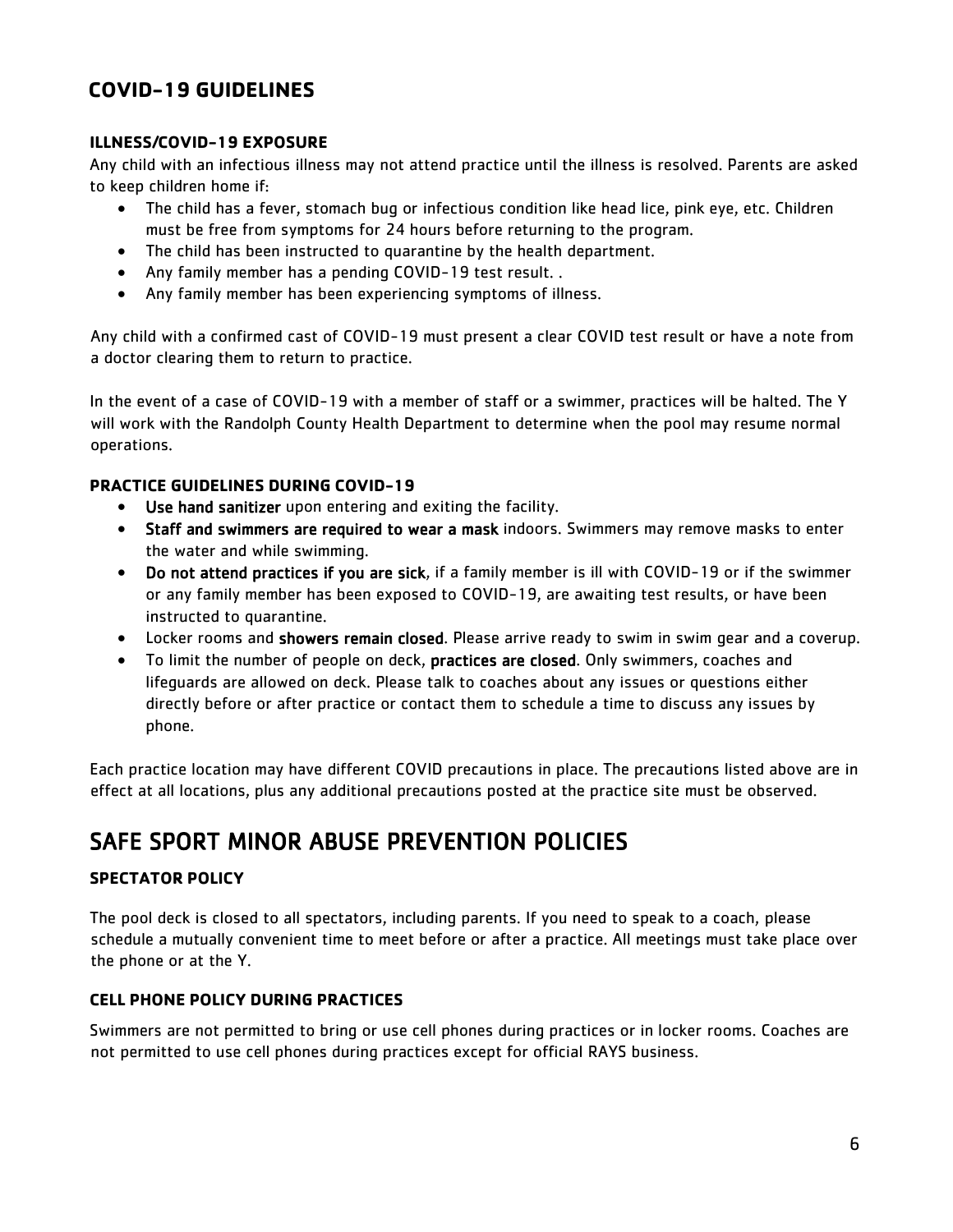**ONE-ON-ONE INTERACTIONS** between a minor athlete, coach or team representative (who is not the minor's parent or legal guardian) must occur at an observable and interruptible distance from another adult unless under emergency circumstances.

Meetings between a minor athlete and a coach or team representative may only occur if another adult is present and where interactions can be easily observed and at an interruptible distance from another adult, except under medical emergency circumstances.

If a one-on-one meeting takes place, the door to the room must remain unlocked and open. If available, it must occur in a room that has windows, with the windows, blinds, and/or curtains remaining open during the meeting.

Meetings may not be conducted in an athlete or coach's hotel room or other overnight lodging location during team travel.

## <span id="page-6-0"></span>**SOCIAL MEDIA AND ELECTRONIC COMMUNICATIONS**

All electronic communication (including social media) from a coach or team representative to participating families in the RAYS must be professional in nature. Coaches or team representatives should communicate information about practices, meets, etc. directly to an athlete's parent or legal guardian.

Absent emergency circumstances, if a coach or team representative needs to communicate directly with a minor athlete, the minor athlete's parent or legal guardian must be copied. If a minor athlete communicates to a coach or team representative privately first, the coach or team representative must copy the minor athlete's parent or legal guardian on any electronic communication response to the minor athlete.

#### Requests to Discontinue

Parents or legal guardians may request in writing that their minor athlete not be contacted through any form of electronic communication. The organization must abide by any such request that the minor athlete not be contacted via electronic communication, or included in any social media post, absent emergency circumstances.

#### Hours

Electronic communications must only be sent between the hours of 8:00 a.m. and 8:00 p.m., unless emergency circumstances exist, or during competition travel.

#### Prohibited Electronic Communication

Coaches and team representatives are not permitted to maintain private social media connections with minor athletes associated with the team and are not permitted to accept new personal page requests on social media platforms from minor athletes. Existing social media connections with minor athletes must be discontinued. Minor athletes may "friend" official team pages.

Coaches or team representatives must not send private, instant or direct messages to a minor athlete through social media platforms.

#### <span id="page-6-1"></span>**TRAVEL**

#### \*\* Due to COVID-19 concerns, coaches and athletes are encouraged to travel to practices and meets with individuals residing in the same household only. \*\*

Local Travel consists of travel to training, practice and competition that occurs locally and does not include coordinated overnight stay(s). Team Travel is travel to a competition or other team activity that the team plans.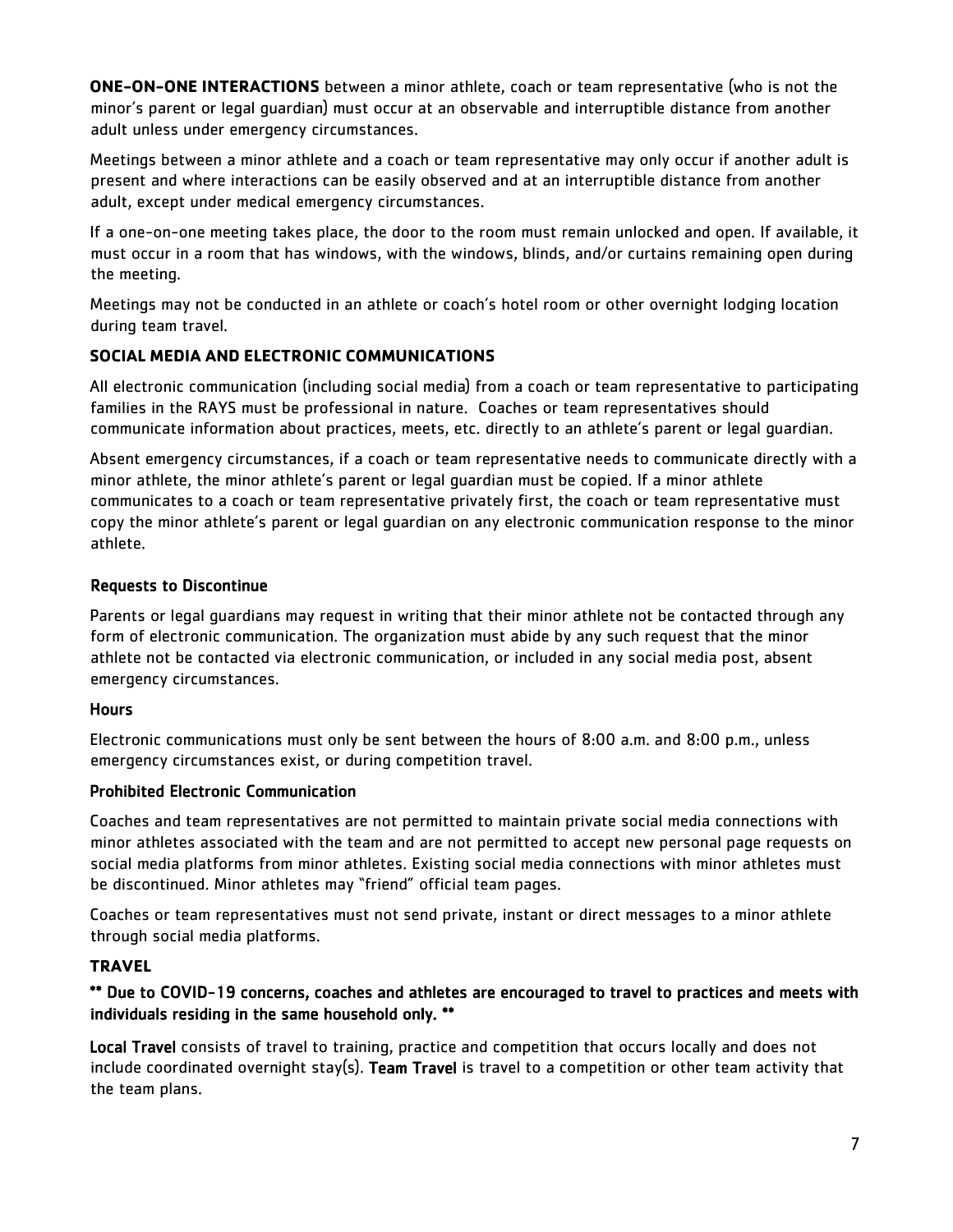Coaches or team representatives must not ride in a vehicle alone with an unrelated minor athlete, absent emergency circumstances, and must always have at least two minor athletes or another adult in the vehicle, unless otherwise agreed to in writing by the minor athlete's parent or legal guardian.

When a minor athlete travels alone to a competition, the minor athlete's parent or legal guardian must complete a transportation waiver consent and provide it to their coach in advance, and for each competition, for the minor athlete to travel with another adult who is not their parent or legal guardian.

Unrelated coaches or team representatives must not share a hotel room, other sleeping arrangement or overnight lodging location with a minor athlete.

Minor athletes should be paired to share hotel rooms or other sleeping arrangements with other minor athletes of the same gender and of similar age.

Meetings during team travel must be conducted consistent with the one-on-one interactions section of this policy (i.e., any such meeting must be observable and interruptible). Meetings must not be conducted in an individual's hotel room or other overnight sleeping location.

#### <span id="page-7-0"></span>**LOCKER ROOMS AND CHANGING AREAS**

#### \*\*Locker rooms and showers are currently closed. Swimmers should arrive to practice in swim gear and a cover-up. A bathroom is available on the YMCA pool deck. \*\*

The designated locker room or changing area must be used when an athlete changes, in whole or in part, into or out of a swimsuit when wearing just one suit (e.g., deck changing is prohibited).

At no time are coaches or adults permitted to be in a locker room with minor athletes, except under emergency circumstances, or if a parent or legal guardian of the same sex is assisting a young athlete. The parent or legal guardian should notify a coach or team administrator before entering the locker room.

The use of any device's (including a cell phone's) recording capabilities, including voice recording, still cameras and video cameras in locker rooms, changing areas, or similar spaces by a minor athlete, coaches, team representatives or any adult is prohibited.

#### **Monitoring**

Coaches must regularly and randomly monitor the use of locker rooms and changing areas to ensure compliance with this policy. Locker rooms and changing areas may be monitored by use of the following methods:

- Conducting a sweep of the locker room or changing area before athletes arrive;
- Posting staff directly outside the locker room or changing area during periods of use;
- Leaving the doors open when adequate privacy is still possible; and/or
- Making occasional sweeps of the locker rooms or changing areas with women checking on female locker rooms and men checking on male locker rooms.

Every effort must be made to recognize when a minor athlete goes to the locker room or changing area during practice and competition, and, if the minor athlete does not return in a timely fashion, to check on the minor athlete's whereabouts.

## <span id="page-7-1"></span>**PHYSICAL CONTACT**

Coaches, team representatives and adults who are not related to the athlete are not permitted to provide any type of massage, rubdown or any physical modality, like assisted stretching.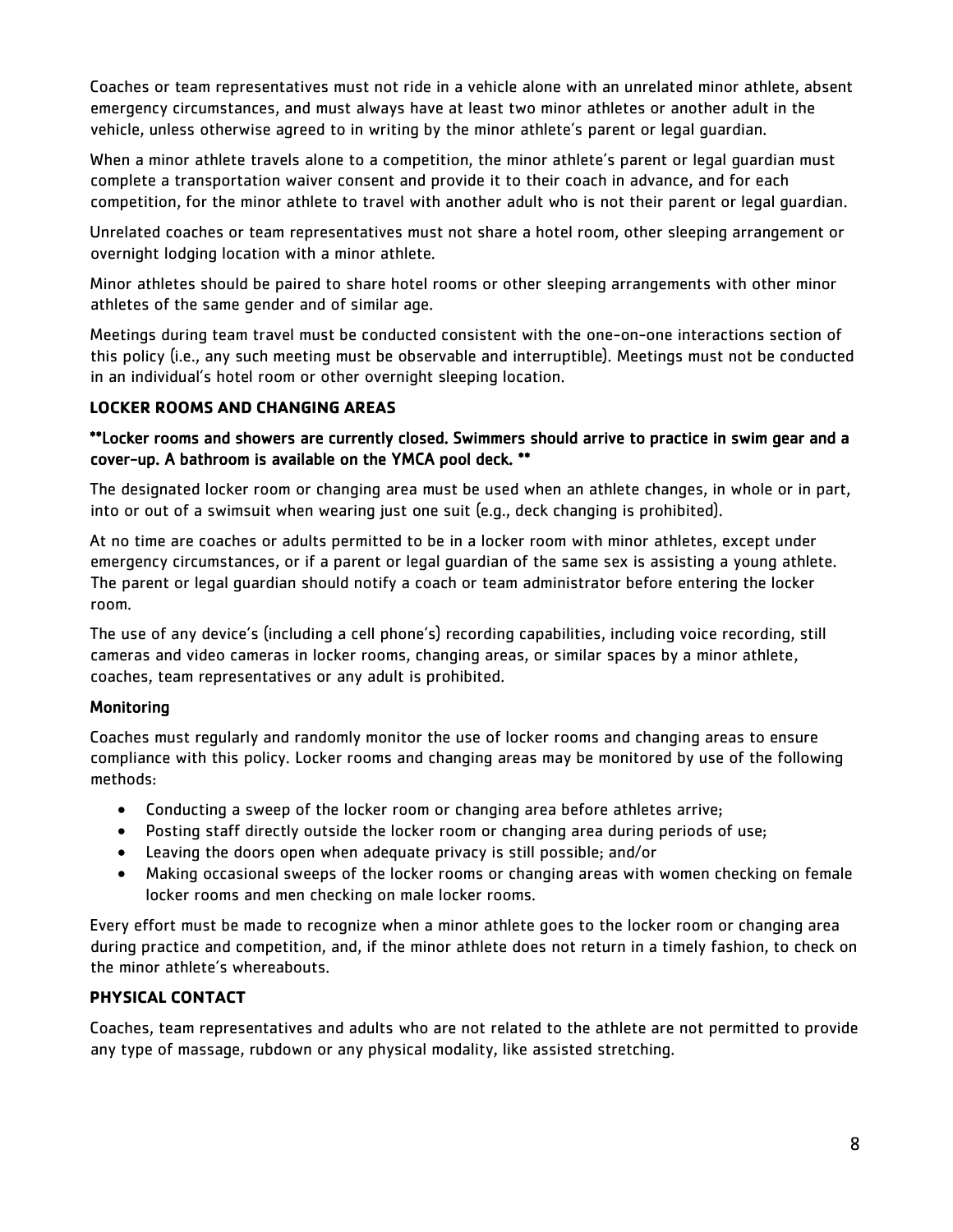## <span id="page-8-0"></span>**RAYS CODE OF CONDUCT**

All swimmers, parents and coaches represent the Elkins/Randolph County YMCA at practice sites and meets and are expected to follow the team's code of conduct during these times..

- 1. Display proper respect and sportsmanship toward coaches, officials, administrators, fellow competitors, parents, and the public in attendance at practices, meets or team functions.
- 2. Respect the property at all practice sites and any other facility the team visits or uses. Parents and swimmers are responsible for any intentional damage caused to a site or facility.
- 3. Promote positive team spirit and morale. Be supportive of other team members' successes. Never interfere with the progress of another swimmer at any time.
- 4. Be respectful and follow the directions of the coaching staff during practice, meets, and other team activities.
- 5. Swimmers must stay in the practice area during the entire practice. Swimmers may not leave the supervision of the coaching staff without their direct approval.
- 6. Parents must stay in the spectator stands and are not permitted on the pool deck.
- 7. Swimmers should arrive prepared and on time to practice and meets with all necessary equipment. Appropriate attire (warm-up gear) must be worn to and from practices and meets. Swimmers may not arrive, or leave dressed in just a bathing suit.
- 8. Swimmers are not permitted to use cell phones during practices or in the locker rooms.
- 9. It is the swimmer's responsibility to familiarize themselves with and abide by pool safety rules applicable to the facility where a practice or swim event is being held. These safety rules include but are not limited to the following:
	- a) No running on deck or in the locker rooms.
	- b) No diving except where permitted and in the manner permitted.
	- c) No unruly or disruptive behavior, such as; pushing, shoving, yelling on deck or in the locker rooms.
	- d) No towel snapping or hitting.
	- e) No fighting or roughhousing.

## <span id="page-8-1"></span>**CODE OF CONDUCT PROCEDURES**

The policies and procedures covered in the code of conduct and team handbook are governed by the team coaches, head coach and YMCA executive director. All decisions made by YMCA staff prevail. Appeals to any decision made by YMCA staff can be made in writing to the Y executive director within 48 hours. Parents have the right to request to have an appeal heard on an emergency basis in situations which are time sensitive.

The coaching staff will not be permitted to participate in or preside over any processes which represent direct personal conflicts of interest in any way.

During practice sessions and meets, the coaches' primary responsibility is to train and coach the swimmer, not act as a disciplinarian or directly supervise interactions or conversations between swimmers or parents.

The YMCA reserves the right to end enrollment of a swimmer to ensure a safe and positive environment for all participants of the RAYS.